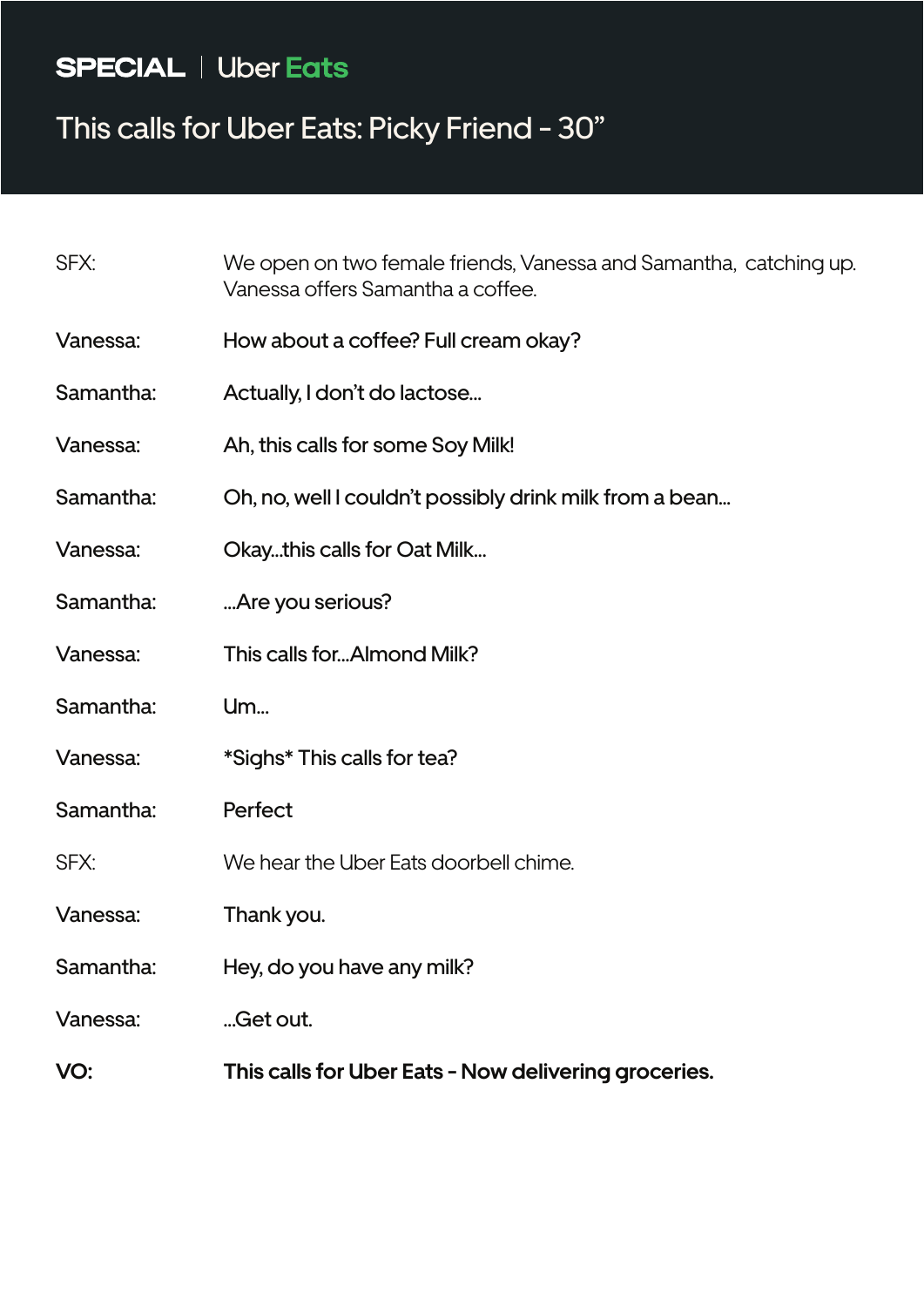# **SPECIAL** | Uber Eats

#### This calls for Uber Eats: Home Owners - 30"

| VO:                | This calls for Uber Eats - Now delivering Alcohol.<br>Must be 18+ with ID. Merchant's liquor license in-app. |
|--------------------|--------------------------------------------------------------------------------------------------------------|
| Husband:           | Huh. That'll pair nicely with ourtwo-minute noodles                                                          |
| Wife:              | Thanks.                                                                                                      |
| SFX:               | We hear the Uber Eats doorbell chime.                                                                        |
| Wife:              | (sighs)<br>This calls for a cask of wine.                                                                    |
| Husband:           | Well                                                                                                         |
| Wife:              | This calls for an ordinary bottle of wine!                                                                   |
| Husband:           | <b>Um</b>                                                                                                    |
| Wife:              | UhThis calls for a nice bottle of wine?                                                                      |
| Husband:           | Uh, babe, we have a mortgage now<br>maybe something lesspremium?                                             |
| Wife:              | *Excited squeal* This calls for champagne!                                                                   |
| <b>Auctioneer:</b> | THIRD AND FINAL TIMEAND SOLD!                                                                                |
| SFX:               | We hear the rabble of a busy auction and hear the auctioneers voice                                          |